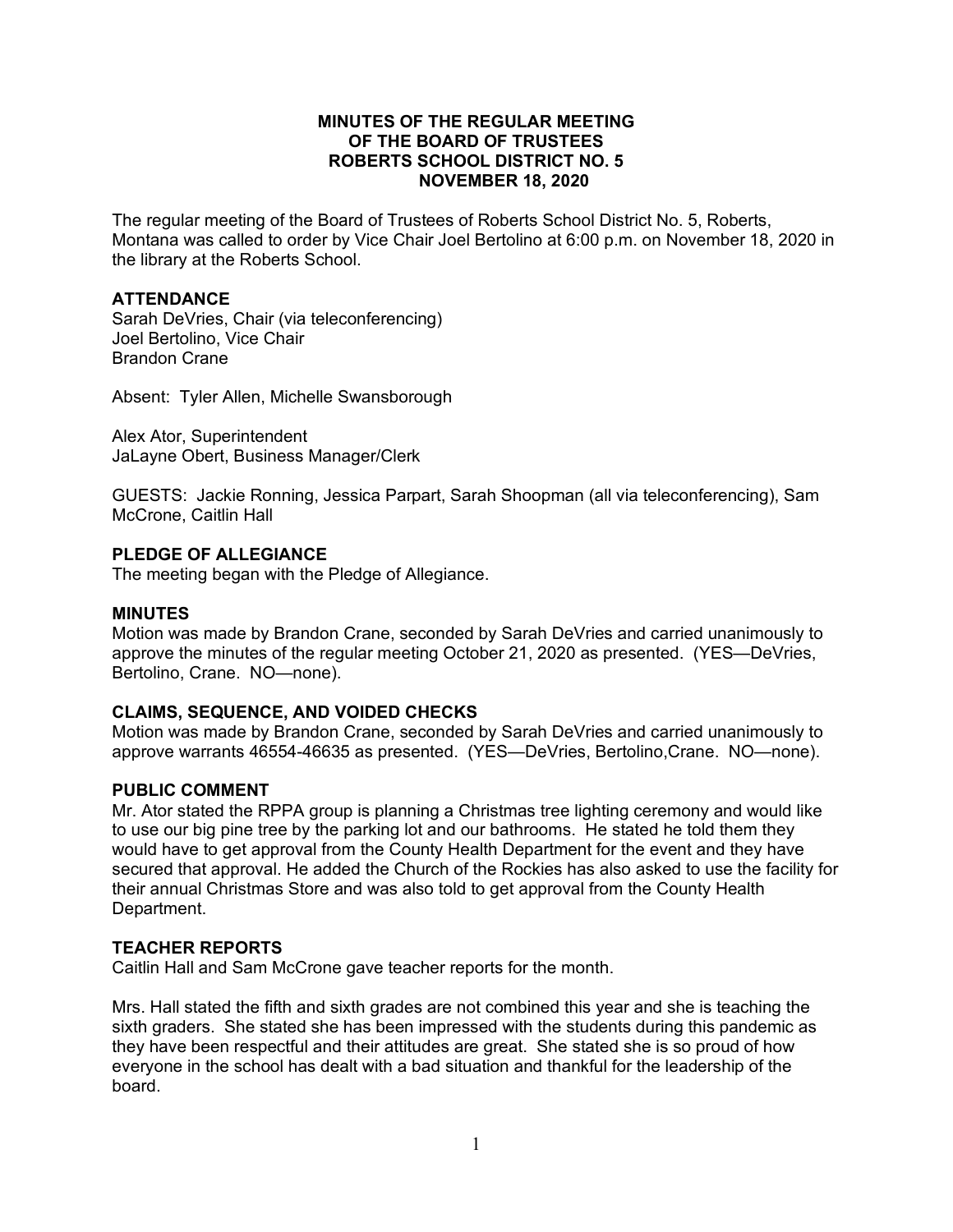Mrs. Hall stated she is using Eureka math and really likes it as it uses stories for the students that are applicable. She added there is a new social studies curriculum this year and the students are improving their note-taking skills while learning ancient history.

Mrs. Hall stated she has been working with the grant educational consultant on improving writing skills. She added she has had a few students distance learning and they are doing well and being very responsible so she feels really good about where we are at this point.

Mr. McCrone reported he teaches PE grades K-12, coaches cross country and boys' basketball. He stated he is amazed with the students here as they are respectful, caring, and responsible and the staff is wonderful. He added he really made the right choice coming to Roberts.

Mr. McCrone stated for students who are distance learning, he has activity logs with a choice of workouts. He added he takes his classes outside as much as possible and the students are doing a good job wiping down equipment after using it.

Mr. McCrone reported the cross country season went well, Gavin Bickel broke the school record and made All-State. He added he has had some open gyms for basketball and is hoping to keep the athletes active and healthy.

Mr. Bertolino asked how many boys are going out for basketball. Mr. McCrone stated there are 10 to 13 boys who have expressed interest.

Mr. Crane and Mr. Bertolino both stated their children like his classes.

Mr. Ator stated the students thoroughly enjoy Mr. McCrone's classes and the high school boys are excited for the basketball season. He added Caitlin Hall is as educated as anyone he has ever worked with and is always working on new things.

#### **STAFFING**

PARAPROFESSIONAL – Mr. Ator stated we hired Kyndra Reichart as a paraprofessional on a month to month basis and recommended her employment be terminated as of today.

Motion was made by Brandon Crane, seconded by Joel Bertolino and carried unanimously to terminate the employment of Kyndra Reichart as of today. (YES—DeVries, Bertolino, Crane. NO—none).

Mr. Ator recommended hiring Lisa Young as a paraprofessional at \$11.00 per hour, 34 hours per week, with 90 days probation and a satisfactory background check.

Motion was made by Sarah DeVries, seconded by Brandon Crane and carried unanimously to hire Lisa Young as a paraprofessional at \$11.00 per hour, 34 hours per week, with 90 days probation and a satisfactory background check. (YES—DeVries, Bertolino, Crane. NO—none).

ASSISTANT BOYS' BASKETBALL COACH – Mr. Ator recommended hiring Tim Swansborough as the Assistant High School Boys' Basketball coach.

Motion was made by Brandon Crane, seconded by Sarah DeVries and carried unanimously to hire Tim Swansborough as Assistant High School Boys' Basketball Coach. (YES—DeVries, Bertolino, Crane. NO—none).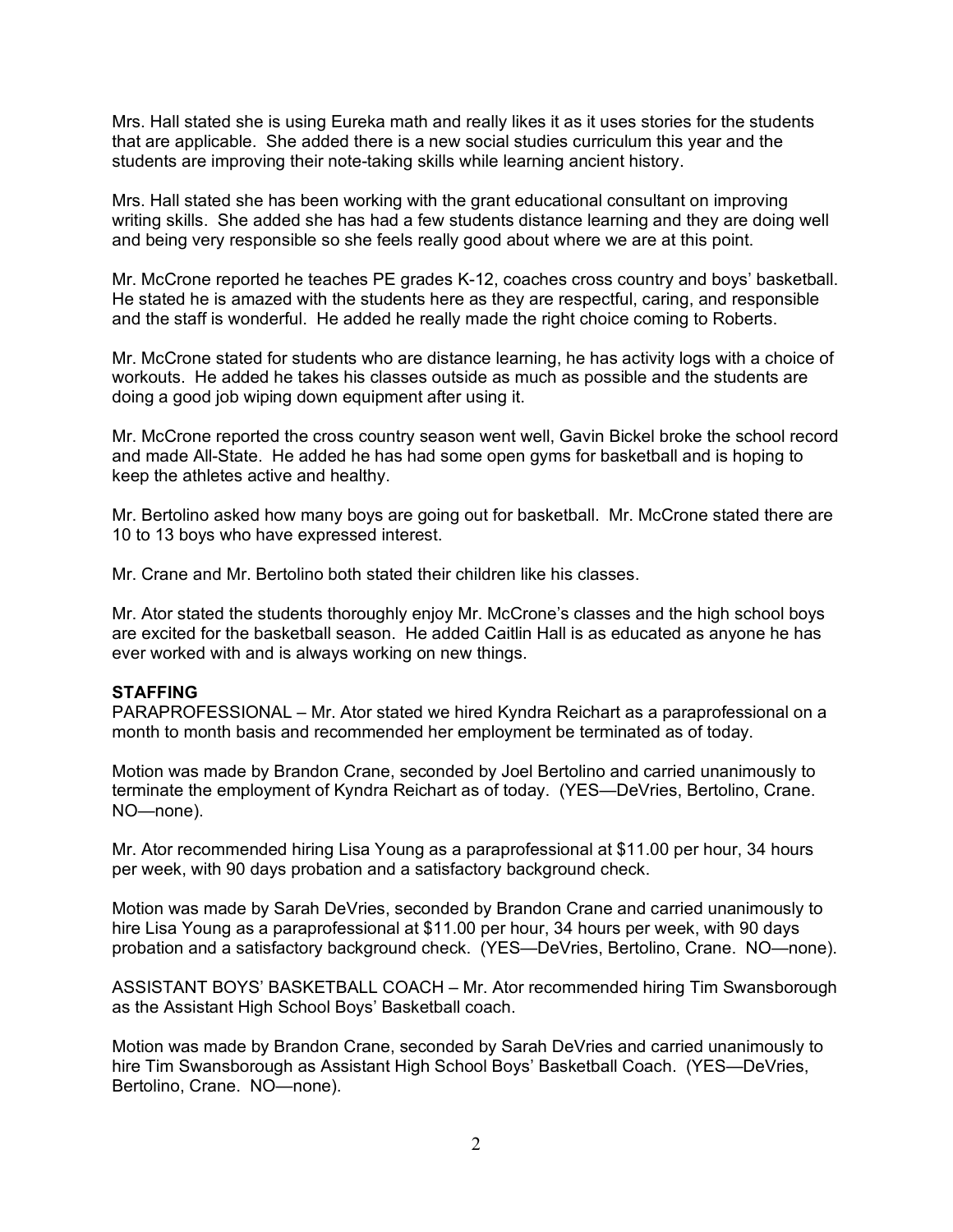# **NEW BUSINESS**

STAFF APPRECIATION EVENT – Mr. Ator stated we've moved the staff appreciation event to different places and times over the years and he was considering holding it in the gym but that would exceed the recommended number of people to gather in one area.

Mr. Ator stated a couple people have reached out and suggested giving the staff a bonus. He added we received an additional \$9453 in Covid funding and some of the purchases with that money have freed up funding in the general fund. He stated with the money remaining, he would like to purchase 30 chrome books, pay for a month of tech support, and purchase food for a month. He added in lieu of a staff appreciation event, he would like to give staff a bonus of \$300.00.

Mr. Crane, Mr. Bertolino, and Ms. DeVries all stated support for a bonus of \$300 for each staff member.

Mr. Ator stated he will list it on the December agenda as staff bonus instead of staff appreciation event and final approval can be given at that time.

SCHOOL CALENDAR – Mr. Ator asked for approval to change the half day on November 25 and half day on December 23 to vacation days.

Motion was made by Sarah DeVries, seconded by Brandon Crane and carried unanimously to change the half day of school scheduled for November 25 and December 23 to vacation days. (YES—DeVries, Bertolino, Crane. NO—none).

Motion was made by Brandon Crane, seconded by Sarah DeVries and carried unanimously to amend the school instructional calendar to make the half days scheduled on November 25 and December 23 vacation days. (YES—DeVries, Bertolino, Crane. NO--none).

Mr. Ator stated three staff members (10% of staff) have tested positive for Covid 19 but no students have tested positive and all close contacts have been from outside the school. He added we did quarantine a grade level this week because of a potential illness. He asked if we just keep going until we can't go any more or do we take some extra time off, perhaps by going to distance learning on December 21 and 22.

Mr. Crane asked if he is talking about going to distance learning for a few days or just taking the days off.

Mr. Ator stated if we completely take the days off, we run into a problem with shortage of instructional minutes so it would be with distance learning. He asked board members to think about it until the next meeting.

#### **SUPERINTENDENT'S REPORT**

LITERACY UPDATE – Mrs. Ronning reported we've added an educational consultant, Danielle Thompson, for grades K-2, and she has been well received and will be of great benefit to us. She added the other consultant is meeting virtually with teachers when it fits in their schedules.